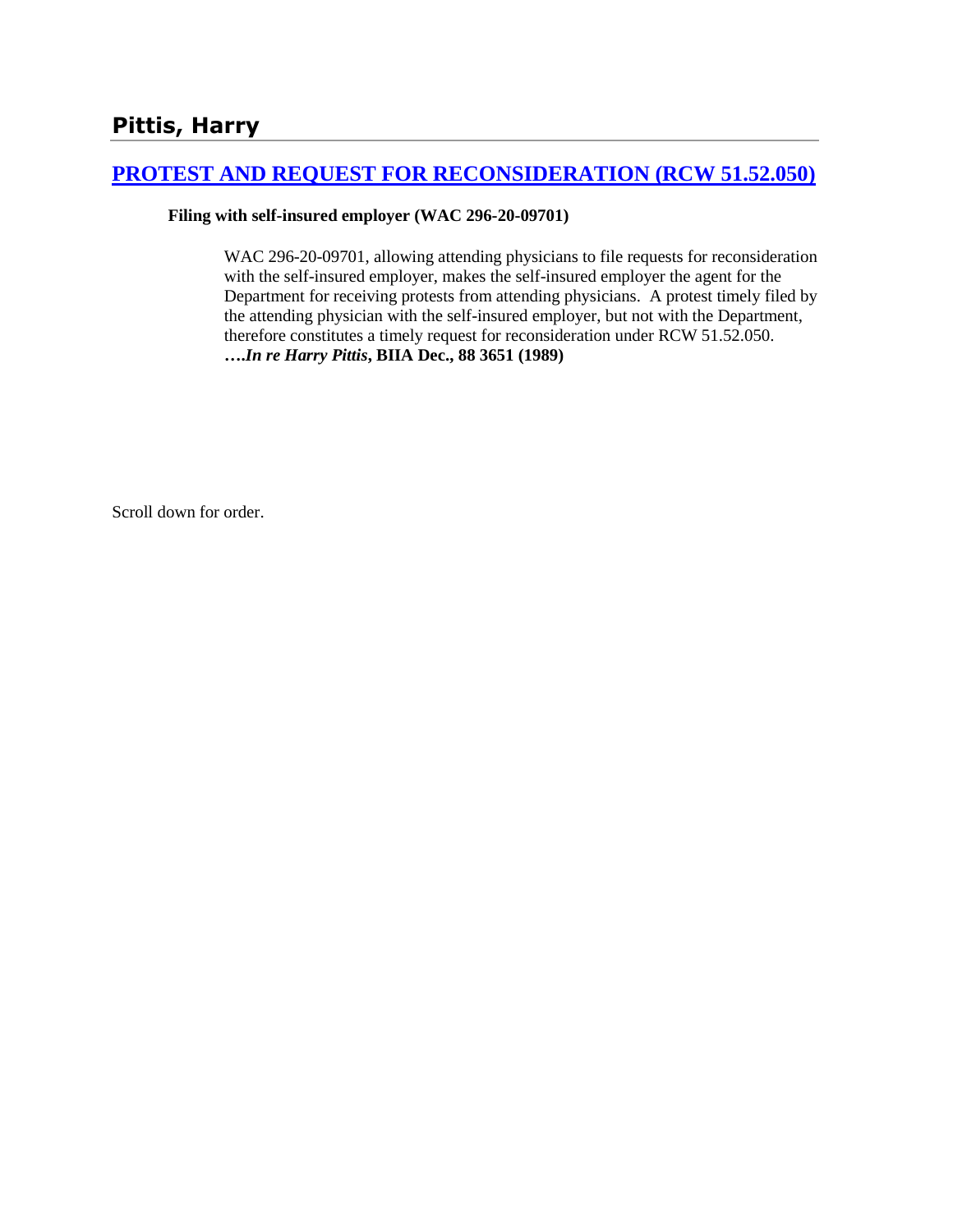### **BEFORE THE BOARD OF INDUSTRIAL INSURANCE APPEALS STATE OF WASHINGTON**

**IN RE: HARRY D. PITTIS ) DOCKET NO. 88 3651**

**CLAIM NO. T-166391 ) DECISION AND ORDER**

APPEARANCES:

Claimant, Harry D. Pittis, by Kafer, Good, St. Mary & Mitchell, per Stephen H. Good

Self-Insured Employer, Public Hospital District # 2 of Snohomish, by Maxson Young Groves (James L. Groves), per Terry Peterson and William Hebeler

**)**

On September 19, 1988 Robert E. Cox, M.D., filed this appeal on behalf of his patient, claimant Harry D. Pittis. Dr. Cox appealed an order of the Department of Labor and Industries dated August 25, 1988 which denied reconsideration of a Department order dated May 25, 1988 for the reason that a protest and request for reconsideration was not filed within the sixty day statutory time limitation. **REVERSED AND REMANDED**.

# **DECISION**

Pursuant to RCW 51.52.104 and RCW 51.52.106, this matter is before the Board for review and decision on a timely Petition for Review filed by the self-insured employer, Public Hospital District # 2 of Snohomish, to a Proposed Decision and Order issued on June 23, 1989. The Proposed Decision and Order reversed the Department order dated August 25, 1988 and remanded the claim to the Department to reconsider its May 25, 1988 order in light of the protests filed with the self-insured employer's service company during July 1988 by the claimant and Dr. Cox, and for such other action as may be indicated by the law and the facts.

The Board has reviewed the evidentiary rulings in the record of proceedings and in the Proposed Decision and Order and finds no prejudicial error was committed and said rulings are hereby affirmed.

The sole question presented in this appeal is whether a physician's protest and request for reconsideration, filed on behalf of a patient-claimant, must, in a self-insured employer's claim, be filed with the Department of Labor and Industries as opposed to the self- insured employer or its service company, in order to be effective. The question arises in this appeal because, although Dr. Robert E. Cox, the claimant's attending doctor, filed a protest of a May 25, 1988 Department order with the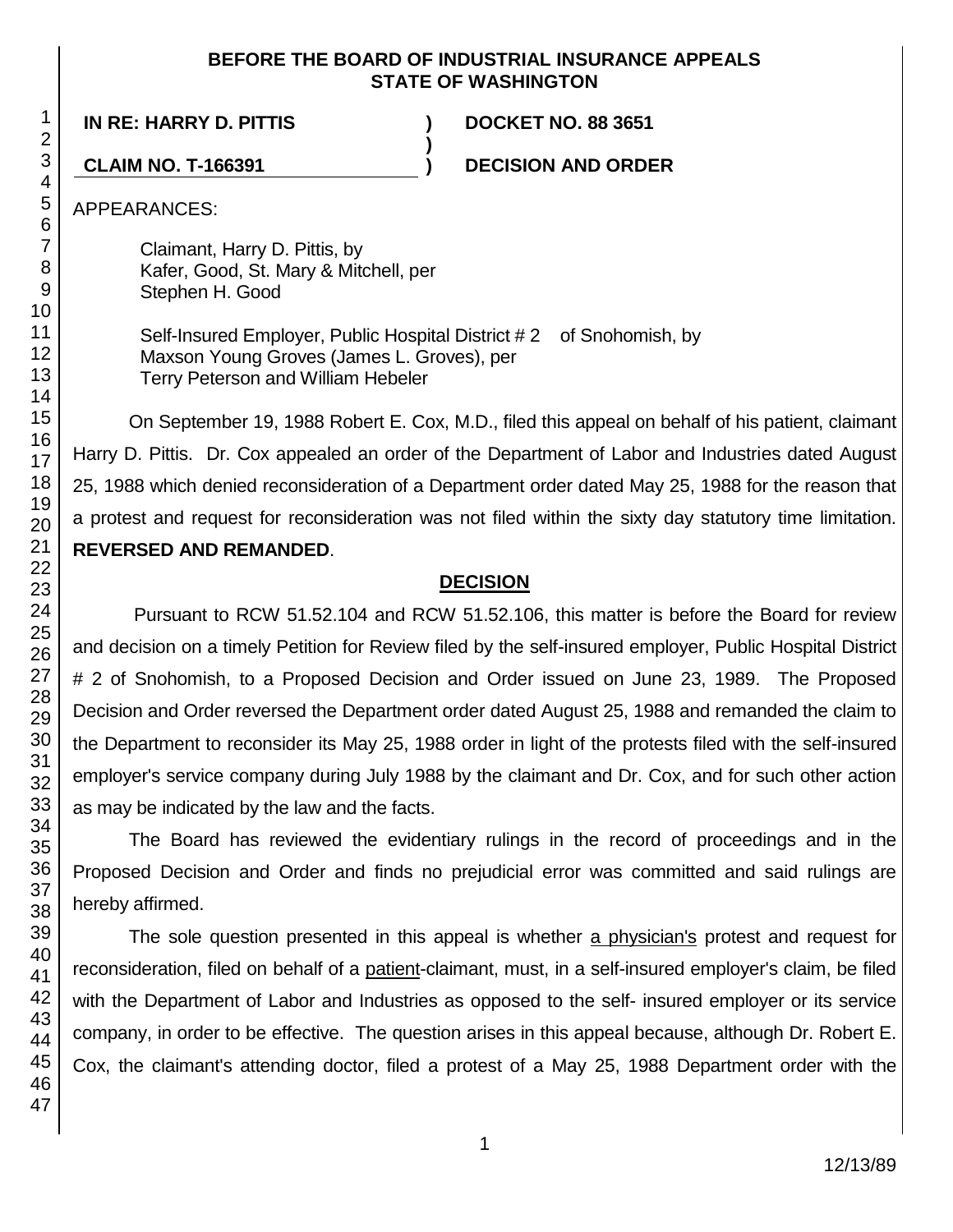self-insured employer's service company within sixty days of receipt of the order, the protest was not forwarded to and received by the Department until after that time period had expired.

Our Industrial Appeals Judge held that the self-insured employer's service company owed a duty to the Department, pursuant to RCW 51.14.110 and RCW 51.32.195, to forward a request for reconsideration to the Department in a "reasonably prompt manner." He found that the employer's statutory responsibility and breach thereof preserved, under the circumstances here, the claimant's right to challenge the May 25, 1988 order.

The self-insured employer's Petition for Review alleges that the filing of a request for reconsideration with its service company is not synonymous to filing with the Department and did not comply with RCW 51.52.050 and RCW 51.52.060. The self-insured's position implies that a breach of the requirements of RCW 51.14.110 and RCW 51.32.195 cannot be remedied by relieving a party from timely filing a protest with the Department. The self-insured employer asserts that the Department's May 25, 1988 order became final, as determined by the order here on appeal dated August 25, 1988.

An essentially undisputed evidentiary record shows that on July 28, 1987 the claimant, Harry D. Pittis, applied for industrial insurance benefits based upon a respiratory condition related to his employment as a carpenter at Stevens Memorial Hospital (Public Hospital District # 2 of Snohomish). Robert E. Cox, M.D., was the attending physician for this problem. Dr. Cox's billings for treatment and correspondence regarding the industrial insurance claim were directed exclusively to the employer's service company, James L. Groves Company (Maxson Young Groves, hereinafter referenced as Groves).

On May 25, 1988, the Department issued an order (Exhibit No. 3) allowing the claim on the basis of a temporary aggravation of a preexisting condition and thereupon closing the claim. Mr. Pittis and Dr. Cox received this order within the regular course of the mails.

In accordance with RCW 51.52.050, the Department's order contained a statement on its face that it would become "final within sixty days from the date the order is communicated to the parties unless a written request for reconsideration is filed with the Department of Labor and Industries in Olympia …."

Mr. Pittis and Dr. Cox read the May 25, 1988 order upon receipt. Each of them acknowledged that the language on the order directed filing requests for reconsideration with the Department in Olympia.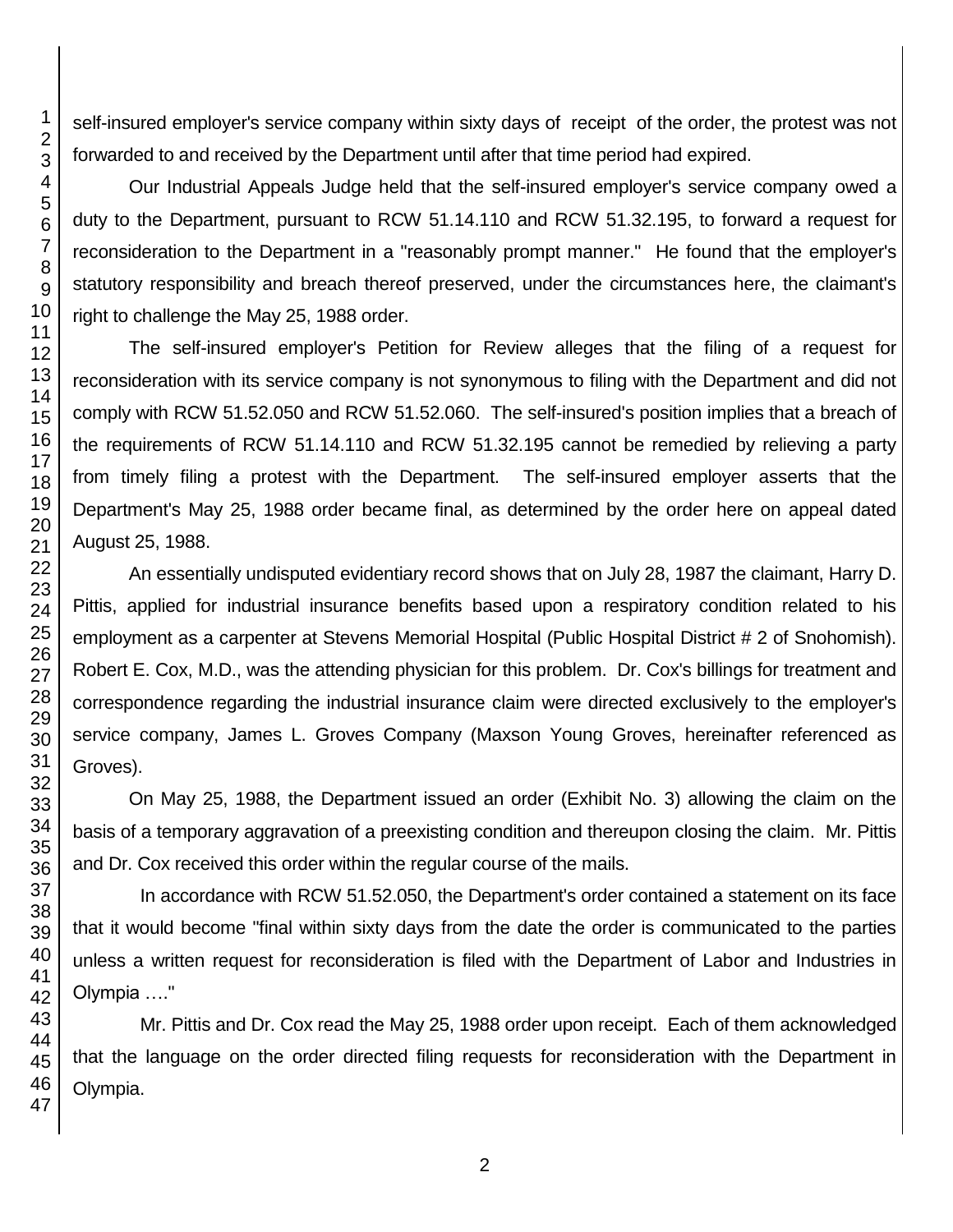Mr. Pittis exercised his right to request reconsideration of the order by writing a letter. In a letter dated July 3, 1988, Dr. Cox, acting on Mr. Pittis' behalf, requested reconsideration of the May 25, 1988 order. Each of these letters was mailed to Groves, but copies were not sent to the Department. Mr. Pittis explained that he sent his protest and request for reconsideration to Groves because it was "the insurance company" for his employer and would follow through with necessary contact with the Department. Dr. Cox was basically under the same impression. In fact, he had received a copy of a Department letter of August 19, 1987, also sent to Mr. Pittis, which stated "Because your employer is self-insured, your accident report is being referred to self-insurance section to be forwarded to your employer. If you have any questions, direct them to your employer or the company's service organization." Exhibit No. 7.

While Groves received Mr. Pittis's request for reconsideration on July 5, 1988 and Dr. Cox's request on July 8, 1988, it did not forward these letters to the Department until August 17, 1988. Thereafter, the Department entered its August 25, 1988 order finding that the protest and request for reconsideration was untimely and that there would be no reconsideration of the May 25, 1988 order because it was considered "final and binding."

The right to file a protest or request for reconsideration and the procedures governing this right are set forth in RCW 51.52.050. The relevant provisions of RCW 51.52.050 read:

> Whenever the department has made any order, decision, or award, it shall promptly serve the worker, beneficiary, employer, or other person affected thereby, with a copy thereof by mail, which shall be addressed to such person at his or her last known address as shown by the records of the department. The copy, in case the same is a final order, decision, or award, shall bear on the same side of the same page on which is found the amount of the award, a statement, set in black face type of at least ten point body or size, that such final order, decision, or award shall become final within sixty days from the date the order is communicated to the parties unless a written request for reconsideration is filed with the department of labor and industries, Olympia, or an appeal is filed with the board of industrial insurance appeals, Olympia ....

> Whenever the department has taken any action or made any decision relating to any phase of the administration of this title the worker, beneficiary, employer, or other person aggrieved thereby may request reconsideration of the department, ....

47 RCW 51.52.050 obligates the Department to provide notice whenever it enters a determination affecting a party. The second sentence of the first paragraph of the statute controls the language which must be included in every order, decision, or award issued under the terms of the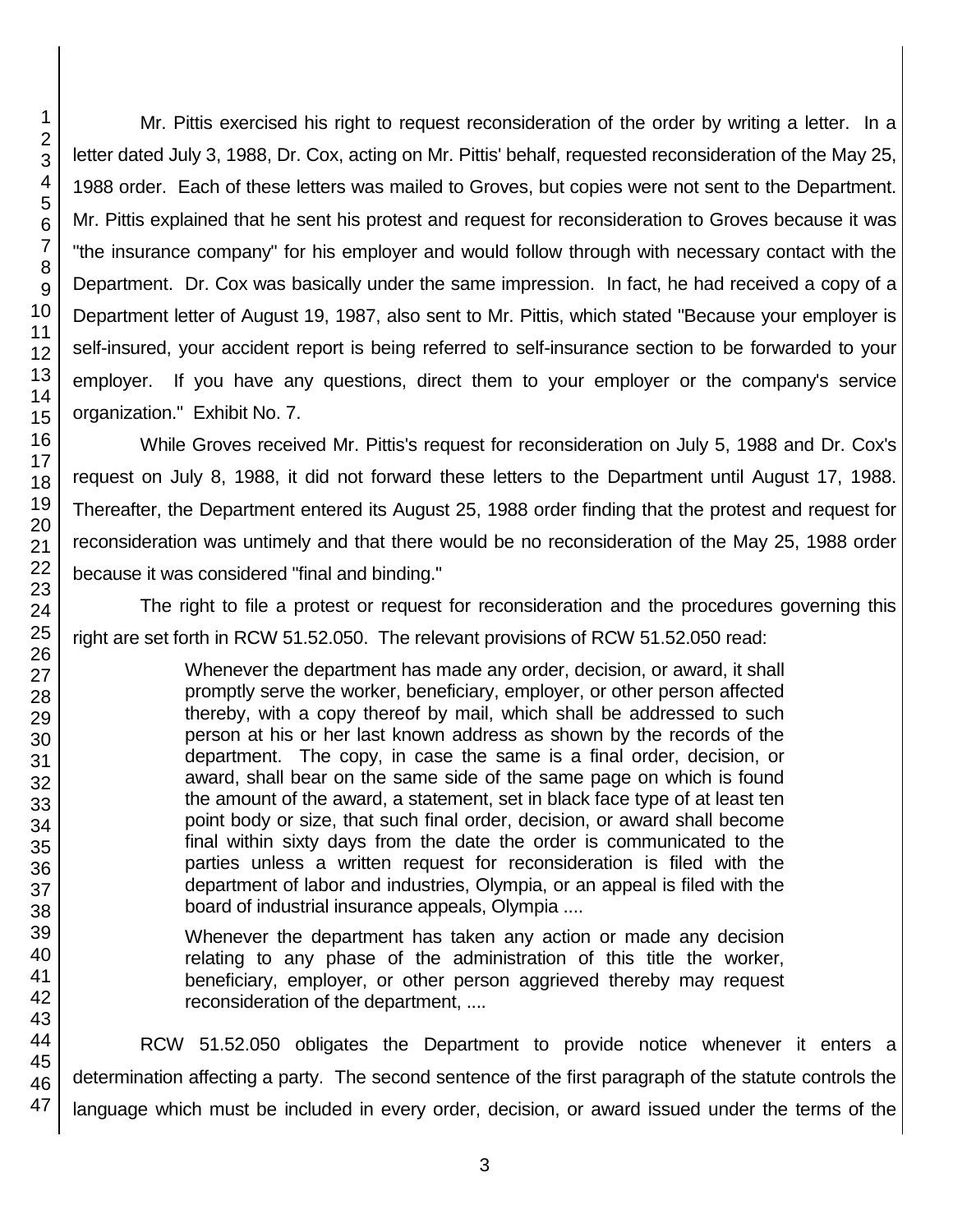statute to assure adequate notice of a party's procedural rights. However, it is the second paragraph of the statute which creates the right to request reconsideration by the Department. The first paragraph, specifying the language which must be contained on an order, is distinct from and independent of the right to request reconsideration. Arguably, it has no legal effect upon or relationship to an aggrieved party's right to request reconsideration.

RCW 51.52.050 does identify the Department as the entity for receipt of requests for reconsideration. However, the statute does not restrict the Department from promulgating rules of procedure governing the fair and orderly processing of requests for reconsideration involving self-insured claims. Similarly, RCW 51.52.050 does not contain a time limitation for filing a reconsideration request except to the extent such a limitation is incorporated in the "notice of rights" language requirements of the first paragraph of the statute.

RCW 51.04.020(1) directs the Department to establish rules governing the administration of Title 51 RCW. Furthermore, RCW 51.32.190(6) explicitly confers upon the director the power to "enact rules and regulations providing for procedures to ensure fair and prompt handling by self-insurers of the claims of workers and beneficiaries." Acting pursuant to these rule-making powers, the Department, effective March 1, 1981, promulgated WAC 296-20-09701. It reads:

> On occasion, a claim may be closed prematurely or in error or other adjudication action may be taken, which may seem inappropriate to the doctor or injured worker. When this occurs the attending doctor should submit immediately in writing his request for reconsideration of the adjudication action, supported by an outline of:

- (1) The claimant's current condition.
- (2) The treatment program being received.
- (3) The prognosis of when stabilization will occur.

All requests for reconsideration must be received by the department or self-insurer within sixty days from date of the order and notice of closure. Request for reconsideration of other department or self-insurer orders or actions must be made in writing by either the doctor or the injured worker within sixty days of the date of the action or order.

(Emphasis Added)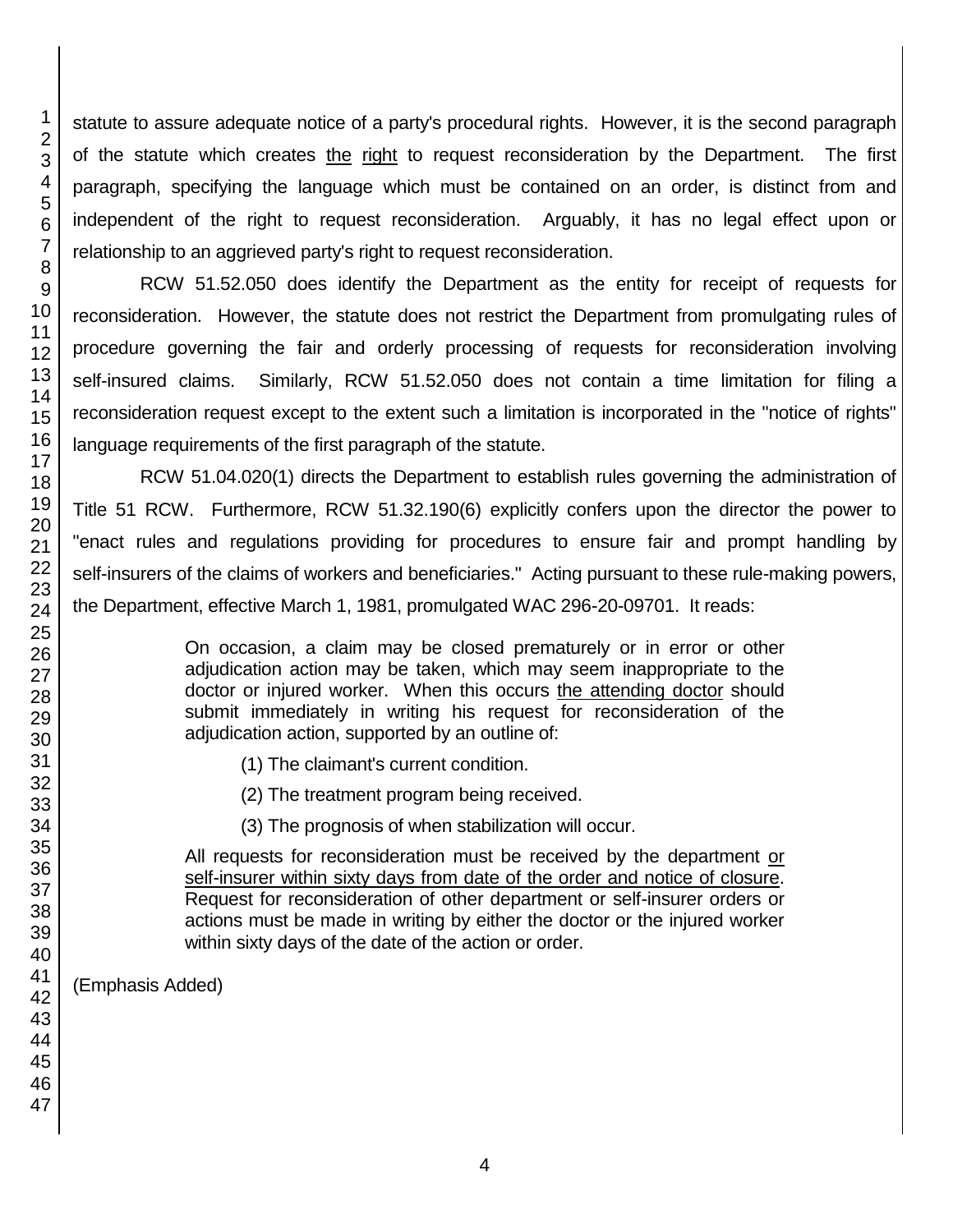Generally, rules promulgated by the Department carry the force of law and should be interpreted to be valid, unless they are inconsistent with applicable statutes or the intent or policy of the Act. See Vliet v. Dept. of Labor & Indus., 30 Wn.App. 709 (1981), review denied, 97 Wn.2d 1002 (1982); Watt v. Weyerhaeuser, 18 Wn.App. 731 (1977). Furthermore, a liberal rather than strict or narrow construction is favored, particularly when interpreting procedural statutes and rules. Similarly, in matters of procedure, substantial compliance may be sufficient. See, e.g., RCW 51.04.010; Wilbur v. Dept. of Labor & Indus., 61 Wn.2d 439 (1963); Sacred Heart Medical Center v. Carrado, 92 Wn.2d 631 (1979); In re Saltis, 94 Wn.2d 889 (1980).

An examination of WAC 296-20-09701 clearly reveals that it was intended as a delegation of authority by the Department to self-insured employers to receive, on behalf of the Department, attending doctors' requests for reconsideration based on medical reasons. Since the delegation was created through the rule-making process, all interested parties and those whose rights may be affected were put on notice of the Department's intent to essentially make self-insured employers the Department's agent for receipt of requests for reconsideration made by attending physicians for medical reasons, in self-insured claims.

Within the context of the Act, and specifically within the context of the administration of the self-insurance program, WAC 296-20-09701 is a reasonable and valid means of allowing such requests for reconsideration to be perfected. A self-insured employer and the Department are jointly responsible for fair and prompt claims administration. The rule assures that either the Department or the self-insured employer be provided timely notice of an attending doctor's challenge to an order of the Department or the self-insured employer. Neither the Department nor the self-insured employer sustains any harm from this alternative manner for filing such requests for reconsideration. Both have an interest in the fair and expeditious adjudication of claims, including requests for reconsideration thereof, and they can and should be expected to promptly share any information received by the other. Furthermore, this WAC regulation provides equal treatment for all injured workers, whether under a state fund-insured claim or under a self-insured claim. If the attending doctor believes an adjudication action should be challenged in a state fund-insured claim, his request for reconsideration is obviously directed to the state fund, i.e., the Department. If he believes such action should be challenged in a self-insured claim, the doctor's request for reconsideration can properly be directed to the self-insurer, with whom the doctor has normally been communicating on medical treatment matters in any event.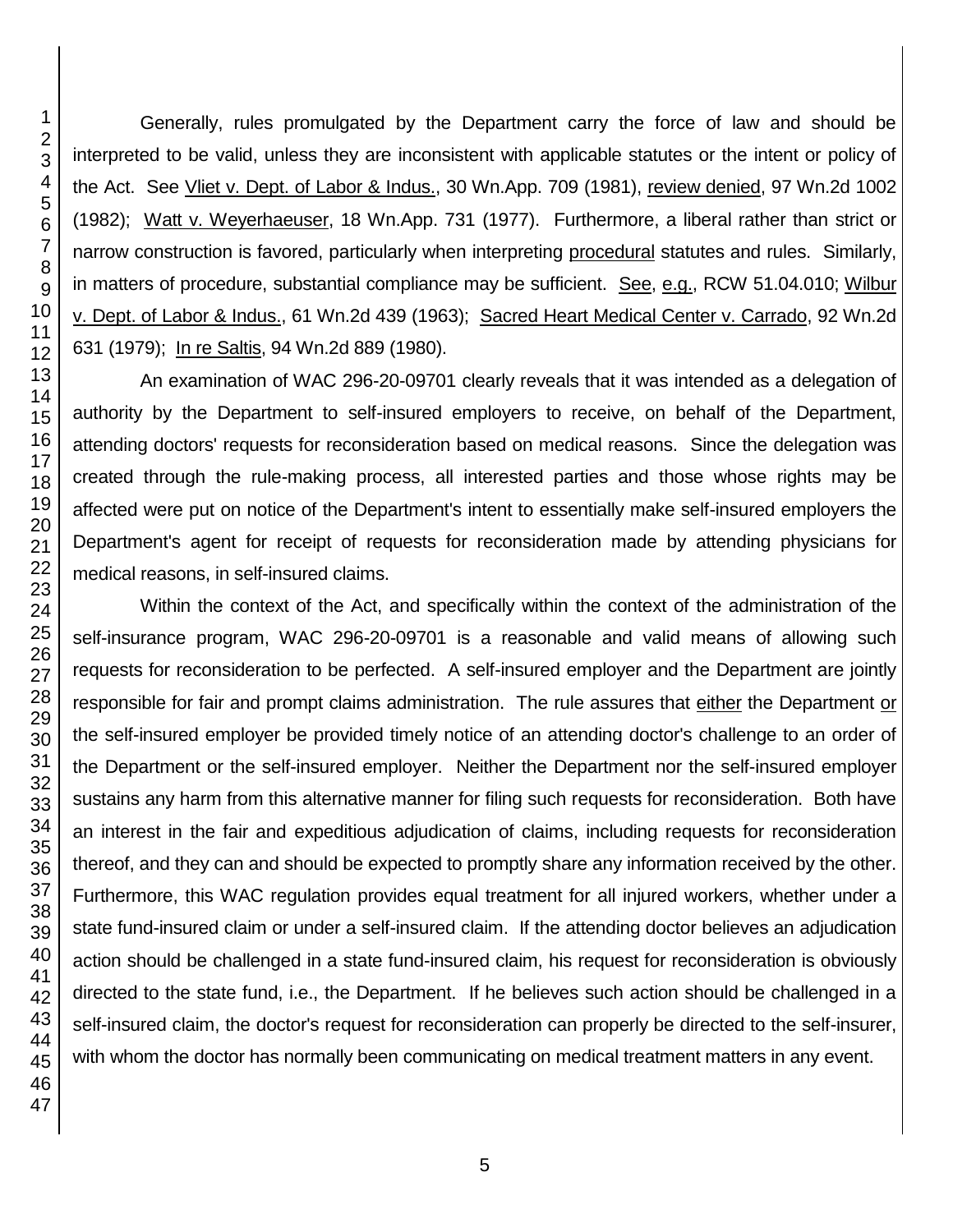Dr. Cox's letter (Exhibit No. 8) clearly complies with the provisions of WAC 296-20-09701. It discusses Mr. Pittis' current condition and the current and recommended treatment program. It specifically protests the closing of the claim, indicating that Mr. Pittis' condition is not fixed and is in need of "continued medical care." It was filed with the self-insured employer within sixty days of the Department's May 25, 1988 order, as specifically directed by the Department's rule.

We conclude that WAC 296-20-09701 is a valid use by the Department of its rule-making powers and that, under the rule's provisions and the benificent purposes thereof, Dr. Cox had perfected the filing of a request for reconsideration as contemplated by RCW 51.52.050. Dr. Cox's request for reconsideration of the May 25, 1988 Department order was timely filed. The order of August 25, 1988 is therefore reversed and the claim is remanded to the Department to reconsider its order of May 25, 1988 and to take further action as indicated.

## **FINDINGS OF FACT**

- 1. On July 28, 1987 the claimant, Harry D. Pittis, filed an accident report with the Department of Labor and Industries alleging he sustained an occupational respiratory condition during the course of his employment with Stevens Memorial Hospital (Public Hospital District # 2 of Snohomish).
- 2. On May 25, 1988 the Department issued an order allowing the claim for a temporary aggravation of a preexisting condition diagnosed as "asthma" and thereupon closing the claim.
- 3. Robert E. Cox, M.D., is claimant's attending physician for problems arising from a respiratory condition compensable under this claim.
- 4. The order of the Department dated May 25, 1988 was communicated to the claimant and Dr. Cox in the regular course of the mails.
- 5. Public Hospital District #2 of Snohomish is a self- insured employer. During a period extending at least from July 28, 1987 through August 25, 1988 the James L. Groves Company (Maxson Young Groves) was the duly authorized service company charged with the administration of self-insured workers' compensation claims for Public Hospital District #2 of Snohomish.
- 6. On July 3, 1988 Robert E. Cox, M.D., acting as claimant's attending physician and on claimant's behalf, sent a protest to the James L. Groves Company which was received by the James L. Groves Company on July 8, 1988. In the protest, Dr. Cox requested reconsideration of the May 25, 1988 order closing the claim. Dr. Cox's letter indicated the asthma was exacerbated, was not fixed, and continued to require medical care.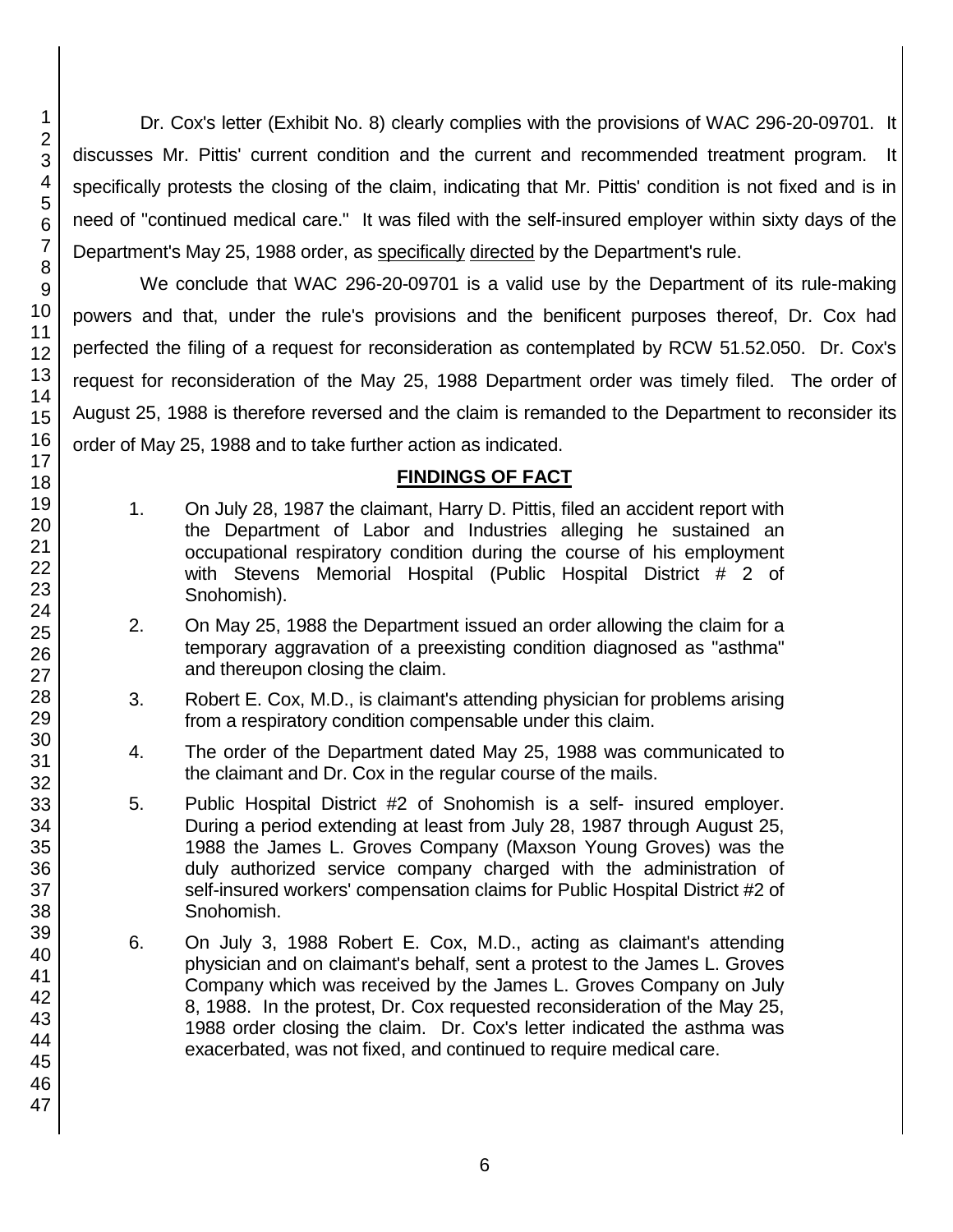- 7. Neither the claimant nor Dr. Cox wrote a request for reconsideration or sent a copy of the request directed to the self-insured employer to the Department of Labor and Industries or to the Board of Industrial Insurance Appeals.
- 8. On August 17, 1988, the Department of Labor and Industries received from the James L. Groves Company Dr. Cox's protest and request for reconsideration of the May 25, 1988 Department order.
- 9. On August 25, 1988 the Department issued an order denying reconsideration of the May 25, 1988 order on the grounds that the Department lacked jurisdiction because the doctor's request for reconsideration was not received by the Department within the statutory time limitations.
- 10. On September 7, 1988, Dr. Cox, on behalf of the claimant, filed with the Department a notice of appeal of the August 25, 1988 Department order.
- 11. On September 19, 1988 the Department sent the notice of appeal it had received on September 7, 1988 from Dr. Cox to the Board of Industrial Insurance Appeals. On September 23, 1988 this Board issued an order granting the appeal, assigning it Docket No. 88 3651, and directing that further proceedings be held.

# **CONCLUSIONS OF LAW**

- 1. The Board of Industrial Insurance Appeals has jurisdiction over the subject matter and the parties to this appeal.
- 2. Pursuant to the rule-making power contained in RCW 51.04.020(1) and RCW 51.32.190(6), the director is empowered with the authority and responsibility for establishing procedures such as those contained in WAC 296-20-09701. WAC 296-20-09701 establishes a procedure which ensures fair and prompt handling of claims, particularly those of a self-insured employer.
- 3. Within the contemplation of RCW 51.52.050, the self-insured employer and its service company, James L. Groves, was the legally authorized agent of the director of the Department for receipt of requests for reconsideration from a worker's attending doctor, pursuant to WAC 296-20-09701 and its authorizing statute, RCW 51.32.190(6).
- 4. Dr. Cox's protest and request for reconsideration satisfies the requirements of WAC 296-20-09701. Dr. Cox's request for reconsideration filed on behalf of the claimant with the self-insured employer on July 8, 1988 was filed within the time allowed by RCW 51.52.050 and WAC 296-20-09701.
- 5. The order of the Department of Labor and Industries dated August 25, 1988 which denied reconsideration of the May 25, 1988 order for the reason that the protest and request for reconsideration was not received within the sixty day statutory time limit, is incorrect and should be